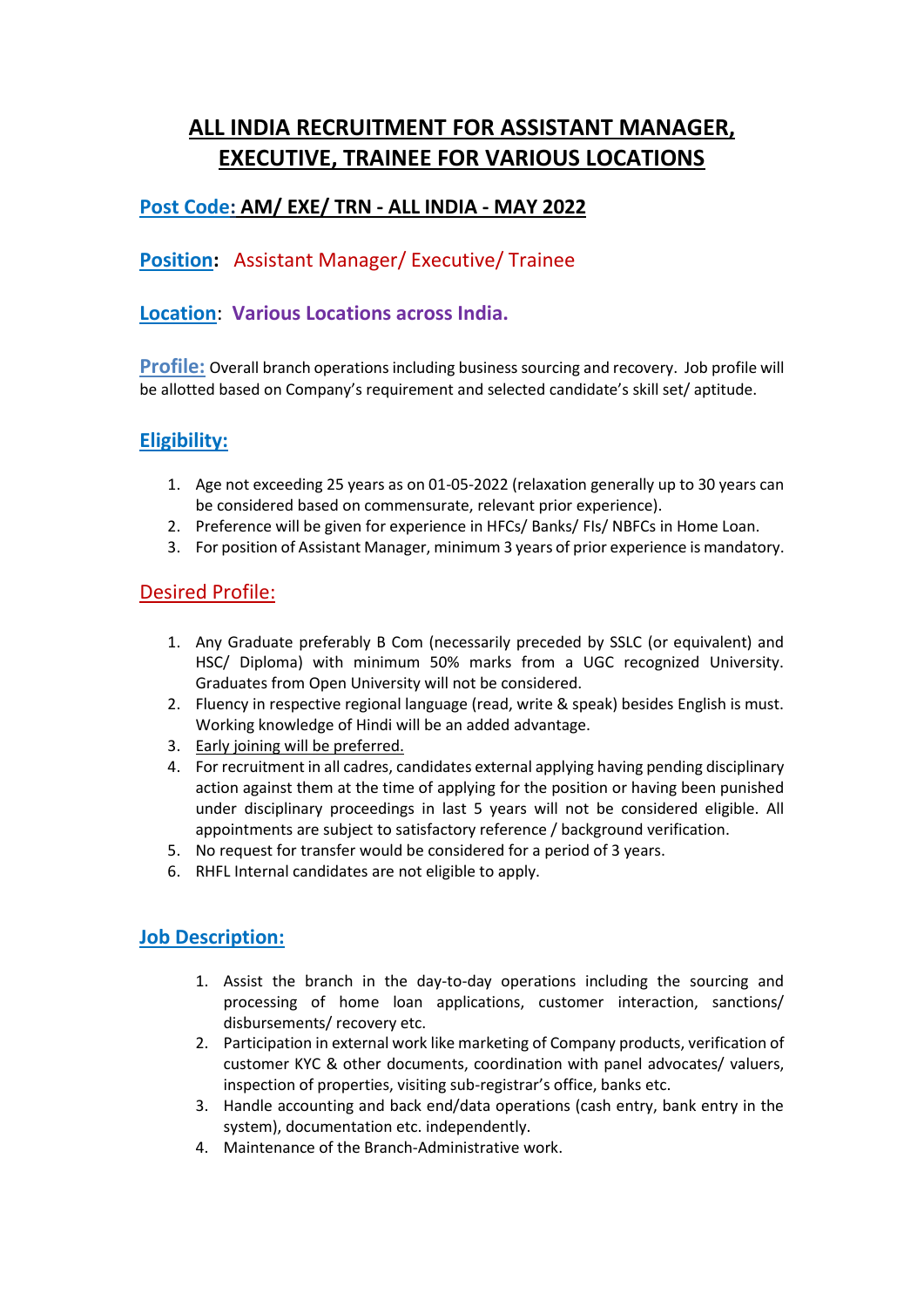5. Nature of work will include marketing/recovery activities involving travel as well as other branch work.

## **Key Competencies Required**

- Good communication skill verbal and written
- Negotiation skill
- Team work and time management
- Multitasking ability
- Planning and organizing skill
- Target orientation
- Proficiency in MS Word.

## **Pay & Perquisites:**

**a) Assistant Manager and Executive (on roll)** 

**Monthly Gross Pay including Meal Card starting from Rs.24300/- per month for Assistant Manager Cadre and from Rs.21300/- per month for Executive Cadre** + Variable Performance Incentive & Perquisites as per extant policy of the Company. However, experienced candidate would be compensated suitably as per market norms and Management discretion, based on prior experience and performance in the selection process.

**PROBATION PERIOD: 1 year** (extendable based on performance)

#### **b) Trainee (off roll)**

Starting fixed stipend would be Rs.9500/- per month (variable based on location and previous experience) plus Meal allowance and performance incentive (variable, based on performance). The period of Training will be one year (extendable based on performance) and subject to the following conditions:

- The engagement is purely as a Trainee and it will not entitle the trainee to any permanent employment / regular job in this Company during or after completion of contract period or to any of the benefits/ privileges available to the regular staff members of the Company. It is expected that the trainee would reside near the place of posting so that commuting would not hinder daily activities. During the training period, the trainee may be transferred to any branch within 100 kms from the place of posting, based on business exigencies/training need.
- However, after completion of training, if the performance is found satisfactory, the trainee will be given suitable opportunity for regularization under suitable cadre under the extant rules & regulations of the Company.
- During the period of training if the Company feels that trainee is not capable of continuing the training, the Company may at its discretion terminate the training at any point of time without assigning any reason and without any prior notice.